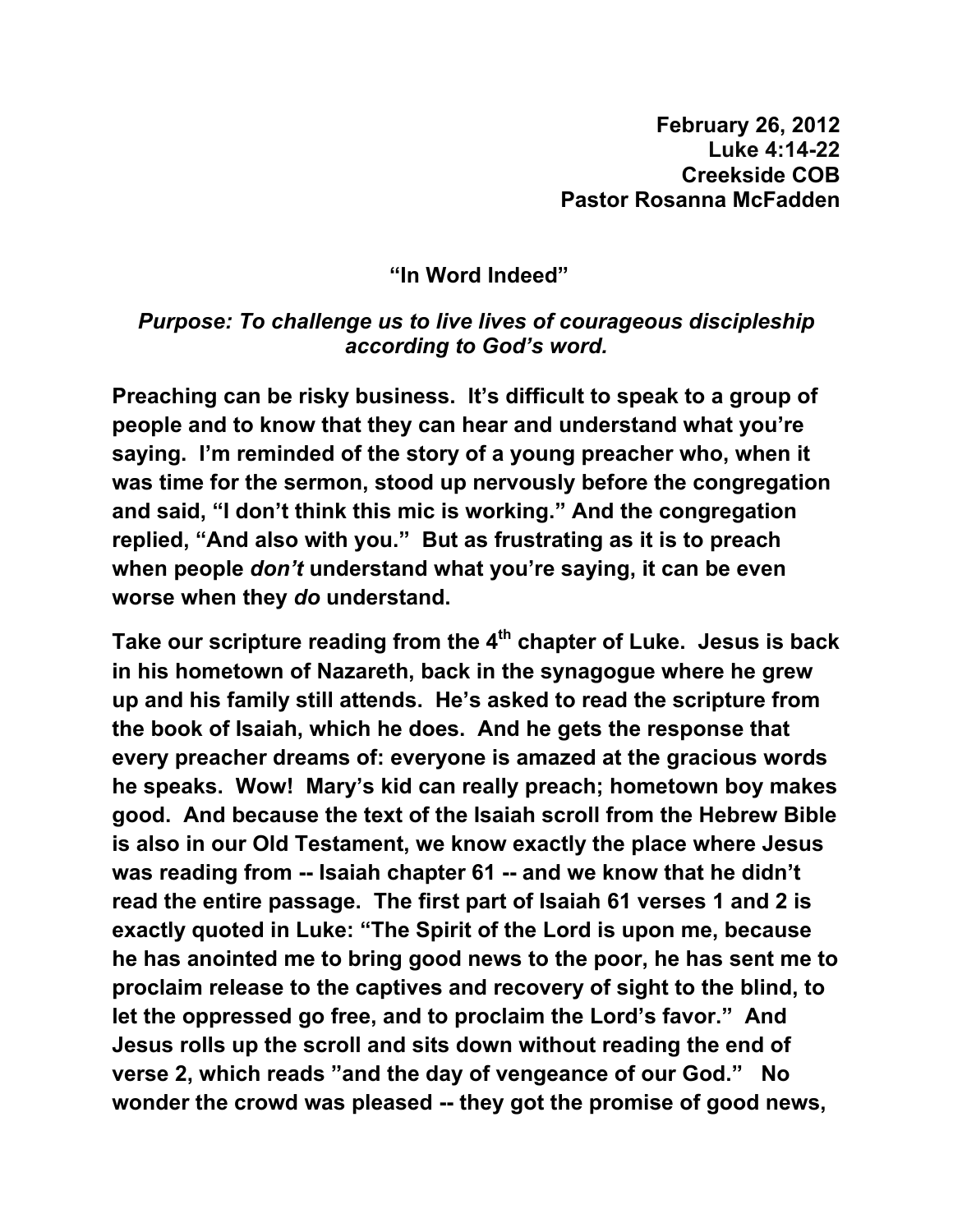**freedom and God's favor, without having to deal with God's vengeance. But that isn't the end of the story. The dream sermon turns into a preacher's nightmare.** 

**Within 5 verses the crowd in the synagogue is filled with murderous rage -- so angry at Jesus that they take him outside of town to the edge of a cliff to throw him to his death. I told you preaching can be risky business. I invite you to read Luke 4 for yourself, but in effect what Jesus told the people in his home church was this: you're all so self-righteous and pleased with yourselves hearing about the Lord's favor and assuming it's for you. But the truth is, God can come wherever God wants, and God might just ignore you and come to foreigners and outcasts instead." And the folks at the synagogue, understandably, are pretty upset.** 

**For the next five weeks, through the end of March, Team Spirit is focusing worship and Bible study on the Vision Statement for the Church of the Brethren. Ron Nicodemus is part of the Vision Interpretation and Presentation Committee for our denomination, and has brought this statement to our attention. Jean Mann Graber has helped to create the banner that is here on the chancel, and four more banners for the rest of the series. Here is the Vision Statement in its entirety.** 

> **Through Scripture, Jesus calls us to live as courageous disciples by word and action: To surrender ourselves to God, To embrace one another, To express God's love for all creation.**

**This morning I want to focus especially on the first phrase. What does it mean to be called through scripture to live as courageous disciples? This question of encountering God is one which the Church Board and Team Spirit posed to the entire congregation back in November. Do you remember the questions, Where do you find God? Where does God find you? Your answers were very**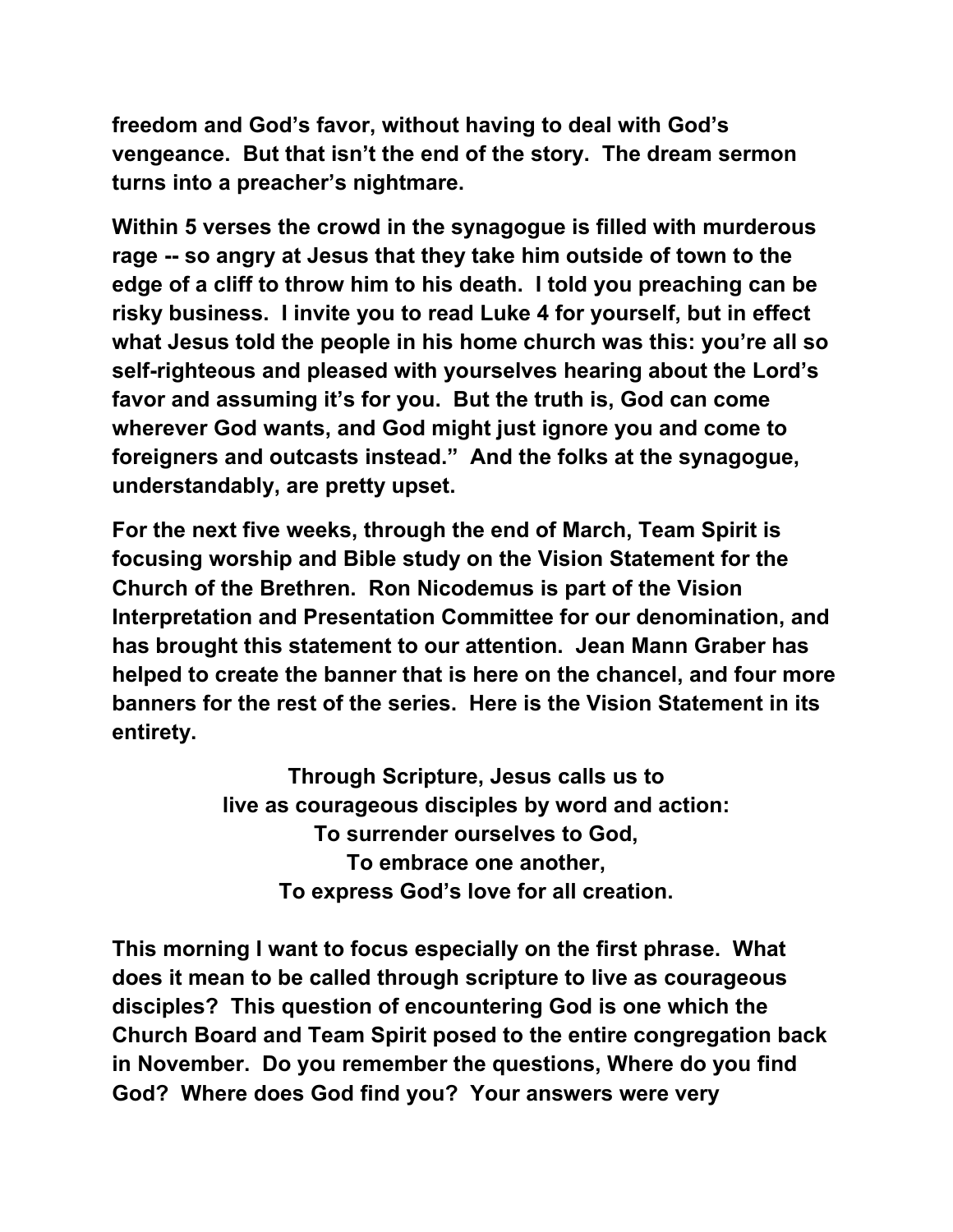**interesting. The answer given by every response, by every Sunday School class and by every individual was that we find God in nature, or the outdoors. I would absolutely affirm this, both theologically and personally. The Creator God is accessible to everyone, and can be found everywhere. What I worry about though, is people who think that if they see a beautiful sunset and think about God, that's all it takes to live a Christian life, a life of discipleship.** 

**I've had conversations -- and maybe you have, too -- with people who say, "I'm spiritual, but not religious." I'm not sure what that means, it probably means something different to different people, but it's a comment which often comes up in the context of "Why I don't come to church", or "why I don't need to participate in a community of faith." I realize that churches aren't perfect -- how could they be, they're full of** *people***. I heard a comedian who said, "I think Jesus is a lot like Elvis. I love the guy, but the fan clubs scare me." But I don't think we can unhook a Christian life from other Christians, or from other people -- as if people or communities don't really have anything to do with spirituality or living a Christian life. Because then Christianity isn't about anything I** *do* **or how I treat other people***,* **it's only about how I** *feel* **about God. And when I'm in outdoors in a beautiful place, I like God a lot.** 

**In contrast, there was only one person who responded to the Creekside questions by saying that he or she found God in reading the Bible. (Actually, this isn't technically true -- several people said they find God everywhere, which is a good answer, but pretty general) I can understand this, too. Many of us, myself included, have been taught to think of the Bible as a rule book: a list of do's and don'ts (mostly don'ts); things we should do if we want to be good people, because if we don't, God will be mad at us, or at least feel bad because we're not good enough. We can have a lot of respect, but not much affection, for the Bible -- kind of like a strict aunt who is always watching to see if we step out of line. Someone we put up**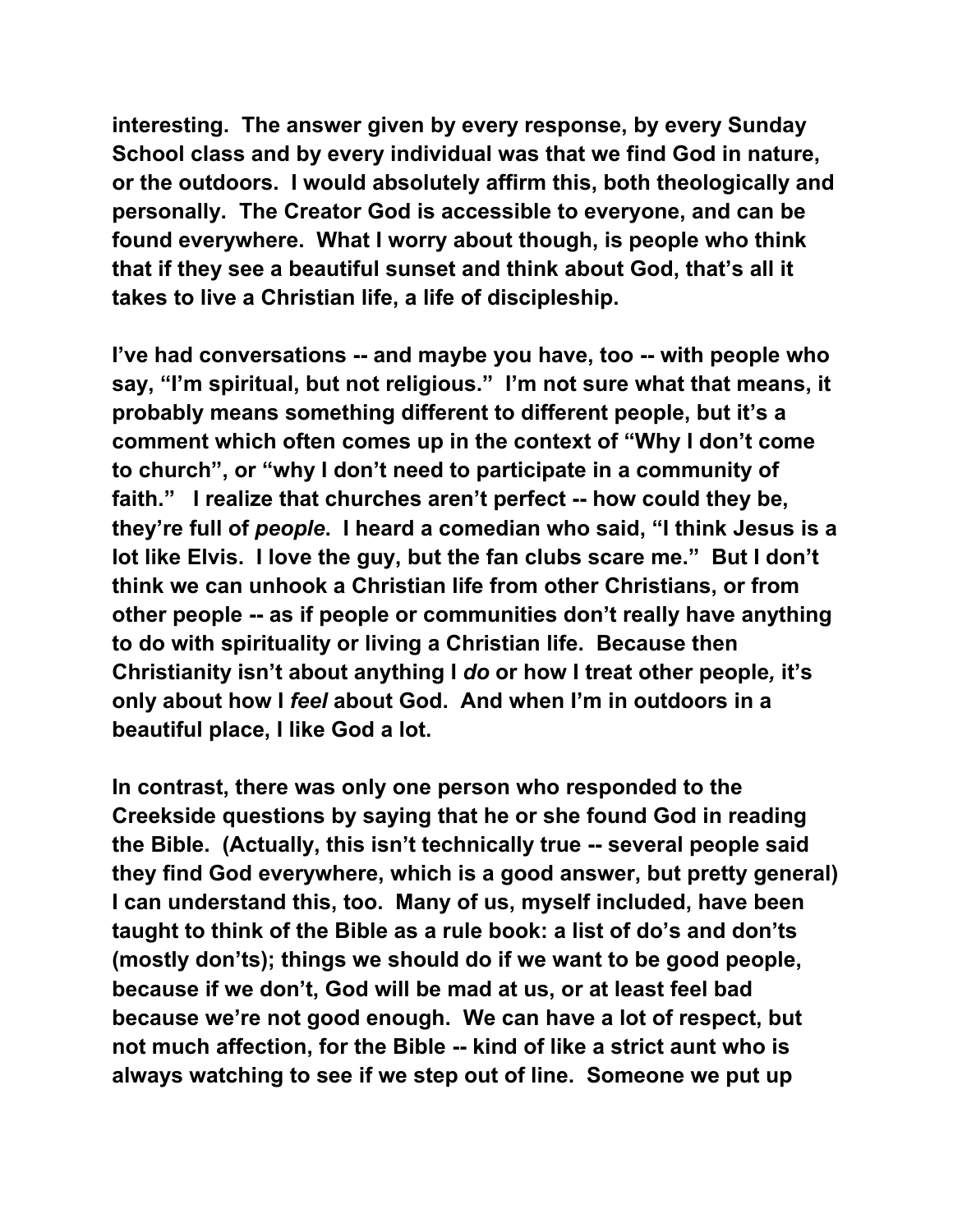**with because they're part of the family, but not someone we want to spend much time around.** 

**There's been a lot of news stories this week about sacred texts in different religious traditions. Last week members of the American armed forces in Afghanistan burned several copies of the Qu'ran, setting off violent anti-American demonstrations, which caused the death of two American soldiers and the injury and death of several Afghanis. President Obama has issued an apology, but burning the Qu'ran with the trash has strained American-Muslim relations, because a perceived lack of respect for the Muslim holy book. It's never been an occasion for rioting, but in my home, and probably in yours, the Bible is handled with respect, not thrown around carelessly, or stacked under other books. It is appropriate to show respect for this book -- this bound collection of pages which holds the sacred words of our faith tradition. But respecting this book is not the same as showing respect for the Bible. I believe that the way we show respect for the Bible is by reading it and try to live by what it says.** 

**But here's where it gets tricky: no one takes every part of the Bible equally seriously. Let me say that again -- it's important: no one takes every part of the Bible equally seriously. There are people who think it's important to have the Ten Commands displayed in government buildings, but they would never consider tithing. Some people devote years of volunteer service to disaster relief, but have never invited their neighbor to church. I'm not sure I have met any Christians who have sold everything they have and given the money to the poor. I myself eat pork and shellfish without feeling a bit guilty, even though these things are against biblical dietary laws. I cut my hair (or technically, someone else cuts it) and I speak in church, even though the apostle Paul writes that women shouldn't do either of these things. And yet, I am someone who strives to take the Bible seriously, who is committed to living as a disciple of Jesus, and I want to encourage others to do the same.**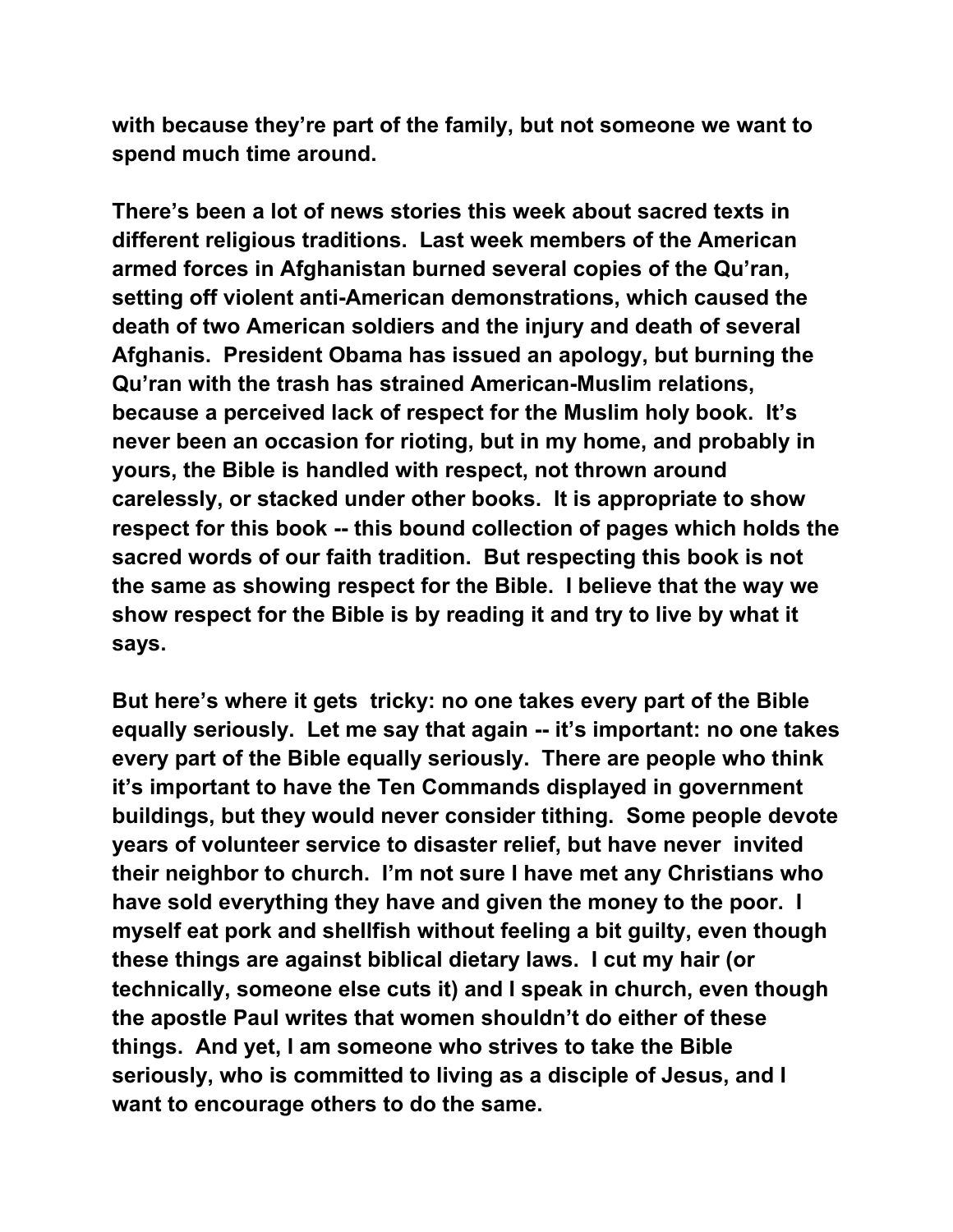**So how does scripture call us to be courageous disciples? I believe that rules are important, but they are not an end in themselves. It's possible to follow all the rules and still miss the point of what God wants us to do. Several years ago, the New Life class read a book called** *The Year of Living Biblically* **by A.J. Jacobs. Jacobs is a secular (non-practicing) Jew, who set out to follow all the rules in the Bible and write about his experience. He met lots of interesting people, and had some crazy stories -- including figuring out how to use the New York subway system when he was not allowed to use a seat that had been used by a menstruating woman; he even came home one day to find that his wife was mad and had sat in every chair in the house. But these experiences did not make him a believer, or a person of faith. As far as I know, once the year was over, he shaved his beard and went back to living a secular life and writing for** *Esquire* **magazine, with only peculiar memories to mark his encounter with the Bible. Following the rules doesn't mean that we're following Jesus. Remember, Jesus' harshest criticism was for the Pharisees who observed the law but oppressed the poor, who were self-righteous and hard-hearted. Pointing this out to the Jews got Jesus into a lot of trouble. Jesus got away through the crowd that was trying to throw him off a cliff, but Jesus continued to proclaim a life of discipleship - living both the letter and the spirit of the law -- which eventually led to his execution. Jesus had the courage to commit his life, not just a year or one day a week, to what he believed.** 

**For Brethren, the example of Jesus has been at the center of discipleship and our reading of the Bible. The Bible is more than a set of rules, it is the record of a life which changed the rules forever. Jesus, as we heard in the reading from Luke 4 which we began with, was familiar with the law and the prophets. He quoted the Hebrew Bible frequently, and observed Jewish law respectfully, but his ministry wasn't focused on following Jewish law, it was focused on living into the kingdom of God. Matthew 5:17 says, "Do not think I that I have come to abolish the law or the prophets; I have come not**